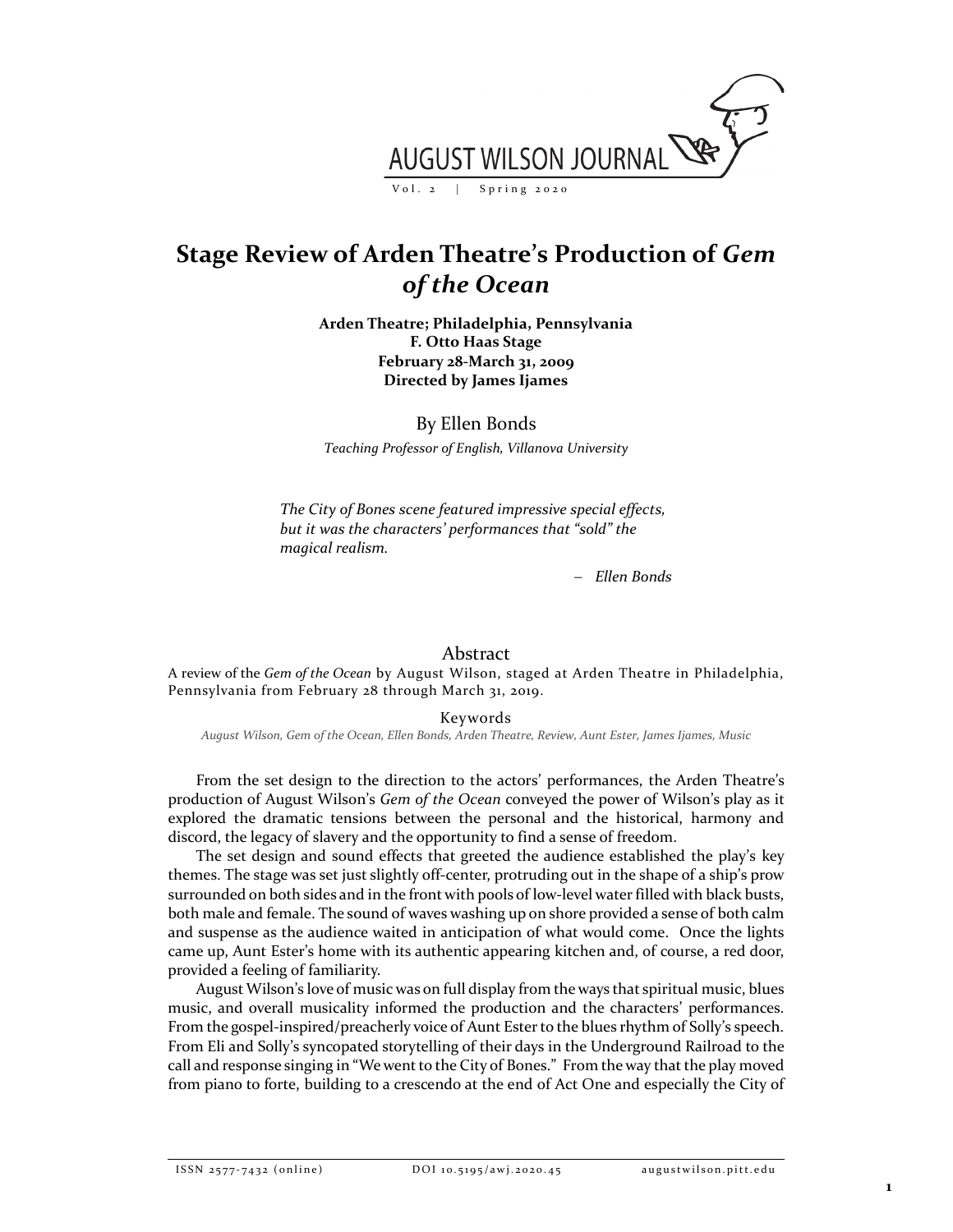Vol. 2 | Spring 2020

Bones scene in Act Two, James Ijames' direction focused on infusing the production with the musical dimension essential to experiencing Wilson's work.

Although much of the cast had no prior experience acting in a Wilson play (with the exception of Brian Anthony Wilson as Solly Two Kings and Bowman Wright as Caesar), each performer delivered a worthy rendition of his/her character. The actors established their relationships with each other almost immediately and stayed in character even when exiting and re-entering the set. Zuhairah projected Aunt Ester's power most effectively in Act Two Scene One. Her performance grew stronger as the play developed. In fact, all the performances became more powerful as the actors developed their characters throughout the play.

The Prologue opened with Citizen's percussive entrance, the discordant exchange between him and Eli bursting the peace of Aunt Ester's house. Akeem Davis delivered a most outstanding performance, immediately establishing Citizen's desperation as Steven Wright fought (physically as well as verbally) to protect Aunt Ester's domain. Although this opening scene appeared a little rushed, Zuhairah in her Arden debut as Aunt Ester and Akeem Davis as Citizen created an intimacy that would continue throughout the play.

Brian Anthony Wilson as Solly entered Act One Scene One singing and maintained the perfect rhythm of his song in his speech. For this production, Solly's "stick" was more befitting of a king—a scepter with a globe on top that Wilson kept in his hand the entire time. Anthony Wilson's experience playing August Wilson's characters was obvious in the ease of his delivery—a true Wilson warrior.

Danielle Leneé in her Arden debut as Black Mary contributed a similarly worthy performance creating a sense of her character's steadfast devotion to Aunt Ester that evolves from obsequiousness to agency. Leneé sustained perfect rhythm in her dialogue with all the characters and added layers to her depiction as she kept true to Black Mary's character.

Brian McCann as Selig harmonized with the other characters, matching their accented cadences with his own. Bowman Wright as Caesar employed the metrics of his speech to accompany his gestures and to expose Caesar's apparent lack of self-awareness regarding his hypocrisy.

At times, the characters communicated most effectively without rhythmic speech or song. In Act One Scene Three, Anthony Wilson and Steven Wright signaled their disapproving responses to Caesar through their facial expressions and gestures. Akeem Davis dramatized Citizen's vulnerability with his eyes, his silent pauses. He and Zuhairah as Aunt Ester did not need to speak in order to dialogue with each other. Their seemingly telepathic connection came across most effectively in Act One Scene Five when Citizen confesses. In Act Two Scene One, Zuhairah's and Leneé's comic timing in both speech and looks infused the two pennies bit with Wilson's humor, an essential element of Wilson's drama that does not always translate off the page

The musical dimension of the play continued in Act Two. For example, in Scene Two Eli and Solly recount their stories about the Underground Railroad as if they are musicians playing in a jazz set. Their recitation of the W.C. Bryant poem demonstrated that they are perfectly capable of offering another way of speaking but choose to sing their speech out of the African tradition, the legacy of the ancestors.

The City of Bones scene featured impressive special effects, but it was the characters' performances that "sold" the magical realism. Here, the production built in intensity, creating a crescendo of sights and sounds. The actors' expressions, gestures, their call and response singing "We're going to the City of Bones," and "Remember Me" combined to create the high point of the performance.

Overall, only a few minor details could have been improved. As mentioned above, the opening scene appeared a little rushed. At first, some of the accents appeared affected, but they became more natural as the play continued. I credit the actors' delivery more so than